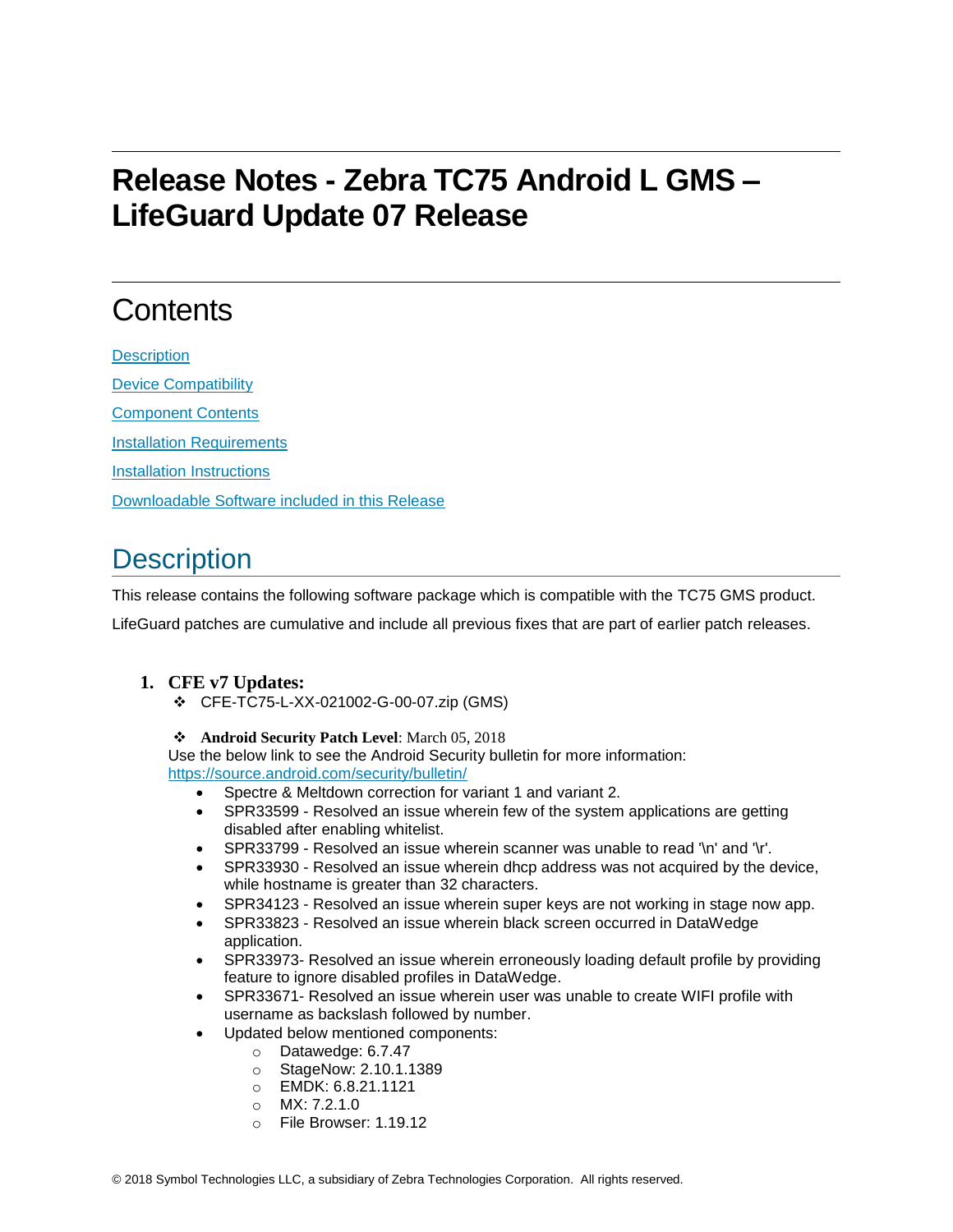- o Diagnostic Tool: 1.15.0.11
- o Scanner Framework: 19.9.35.0
- o Radio: 2.00.0.0.009
- o Bluetooth: 01.12.00

#### **2. CFE v6 Updates:**

❖ CFE-TC75-L-XX-021002-G-00-06.zip (GMS)

❖ **Android Security Patch Level:** January 05, 2018

Use the below link to see the Android Security bulletin for more information: <https://source.android.com/security/bulletin/>

#### **3. CFE v5 Updates:**

❖ CFE-TC75-L-XX-021002-G-00-05.zip (GMS)

#### ❖ **Android Security Patch Level:** December 05, 2017

Use the below link to see the Android Security bulletin for more information: <https://source.android.com/security/bulletin/>

- SPR33157 Resolved an issue wherein the BUTTON\_L1 has been consumed by both barcode scanner and Google chrome client.
- SPR32825 Resolved an issue wherein BT headset volume up/down was not working during Bluetooth call scenario.
- SPR33233 Resolved an issue wherein the DataWedge 6.2.24 could not replace separator or non-printable ascii character with \$.
- SPR32463 Resolved an issue wherein the StageNow File Manager downloads frequently fails due to Socketimeout exception.
- Updated below mentioned components:
	- o Datawedge: 6.6.49
	- o StageNow: 2.9.1.1344
	- o EMDK: 6.7.10.1010
	- o MX: 7.1.1.0

#### **4. CFE v4 Updates:**

❖ CFE-TC75-L-XX-021002-G-00-04.zip (GMS)

#### ❖ **Android Security Patch Level:** September 05, 2017

Use the below link to see the Android Security bulletin for more information: <https://source.android.com/security/bulletin/>

- Corrections for KRACK vulnerabilities applied.
- SPR30400/31340 Added support to enable/disable Network Monitoring Notification.

#### **5. CFE v3 Updates:**

❖ CFE-TC75-L-XX-021002-G-00-03.zip (GMS)

#### ❖ **Android Security Patch Level:** September 05, 2017

Use the below link to see the Android Security bulletin for more information: <https://source.android.com/security/bulletin/>

- Updated below mentioned components:
	- MXMF Version 7.0.2.1
	- DataWedge Version 6.5.61
	- EMDK Version 6.6.14.914
	- Staging Client Version 2.8.1.1221
- Resolved an issue in MX to prevent leakage of configuration parameters.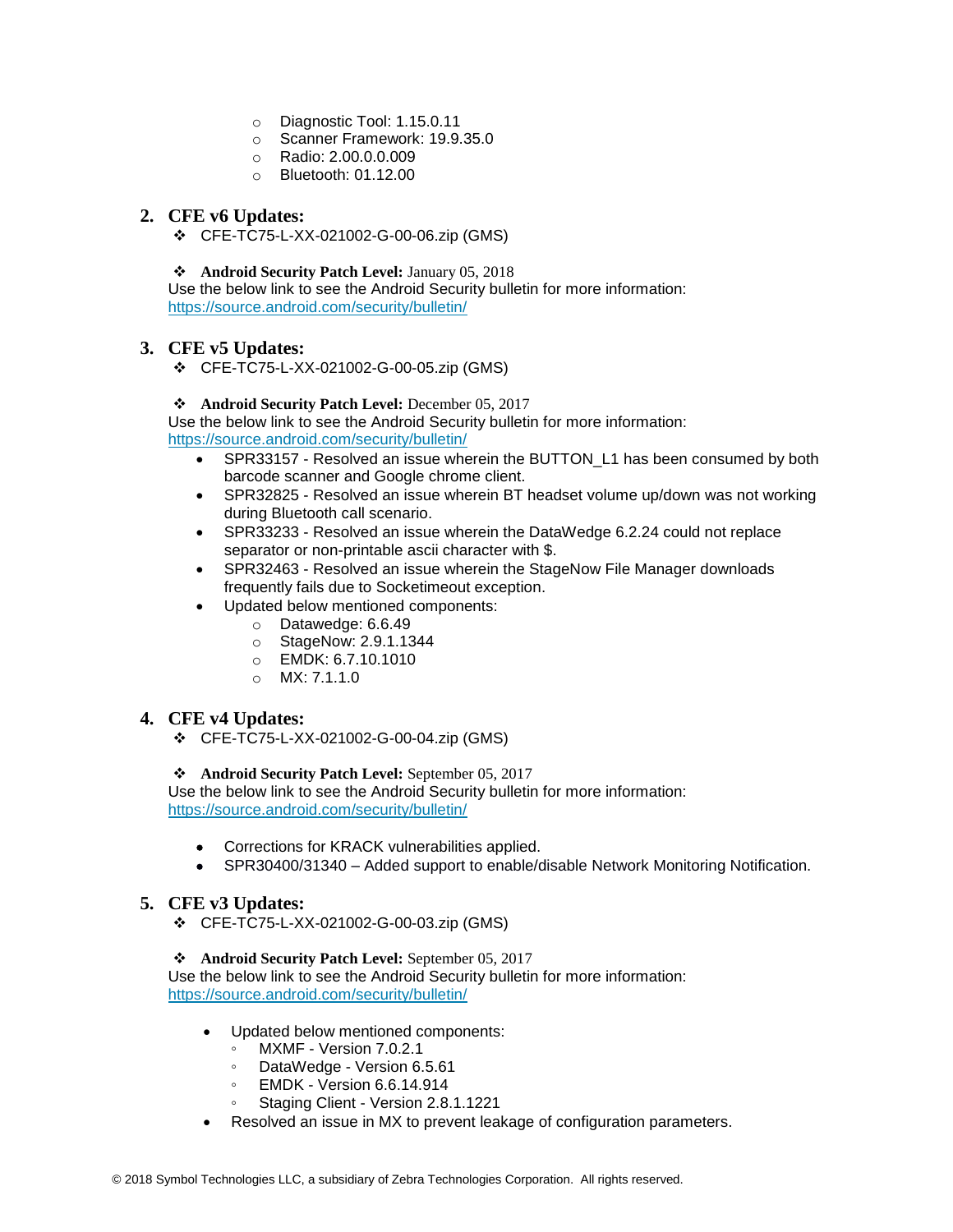- Included fix for BlueBorne vulnerability.
- Included fix for blank screen seen during boot.
- SPR32582 Added support for Netherlands Belgium language.
- SPR32385 Resolved an issue wherein Simulscan API fails to read Chinese passports.
- SPR32008 SPR31820 Resolved an issue wherein scanning PDF417 barcodes which contain embedded 0x0D characters resulted in continuous line of data instead of displaying in different lines.
- SPR32666 Resolved an issue wherein device reboots when it roams from secured to open Wi-Fi network.
- SPR32676 Resolved an issue wherein DataWedge App crashes when Velocity App tries to send an Intent to enable the scanner plugin.
- SPR32775 Resolved an issue wherein the notification class created with FLAG\_INSISTENT was not getting cleared upon pulling down the notification drawer.

#### **6. CFE v2 Updates:**

❖ CFE-TC75-L-XX-021002-G-00-02.zip (GMS)

#### ❖ **Android Security Patch Level:** August 05, 2017

Use the below link to see the Android Security bulletin for more information: <https://source.android.com/security/bulletin/>

- <span id="page-2-0"></span>• SPR29912 - Resolved an issue wherein certificates installation failed through stagenow.
- SPR30401 Added support to get the CFE version via MDM clients.
- SPR31954 Resolved an issue wherein dhcpd was not able to start due to lengthy host name.
- SPR32135 Resolved an issue wherein Settings screen does not revert to its normal state even though the locale language is changed from Arabic to English via EMDK.
- SPR32240 Resolved an issue wherein the scanner service was not responding while switching between applications.
- SPR32193\_SPR32230 Resolved an issue wherein devices experiencing authentication failures, and were not able to recover.
- SPR32539 Resolved an issue wherein build certificates were lost randomly even though certificates were not expired.
- SPR32326 Resolved an issue wherein Settings application crashed while trying to set enterprise keyboard as the default keyboard and disable AOSP keyboard through the stageNow profile.
- SPR32413 Resolved an issue wherein after selecting the static option in the ethernet settings, changes are not reflecting in interface and the interface was always dhcp.

### Device Compatibility

This software release has been approved for Android TC75 L models mentioned below.

| Device           | <b>Operating System</b> |
|------------------|-------------------------|
| TC75AH-GA11ES-A1 | Android 5.1.1           |
| TC75AH-GA11ES-A2 | Android 5.1.1           |
| TC75BH-GA11ES    | Android 5.1.1           |
| TC75BH-GA11ES-TW | Android 5.1.1           |
| TC75BH-GA11ES-IA | Android 5.1.1           |
| TC75BH-GA11ES-BR | Android 5.1.1           |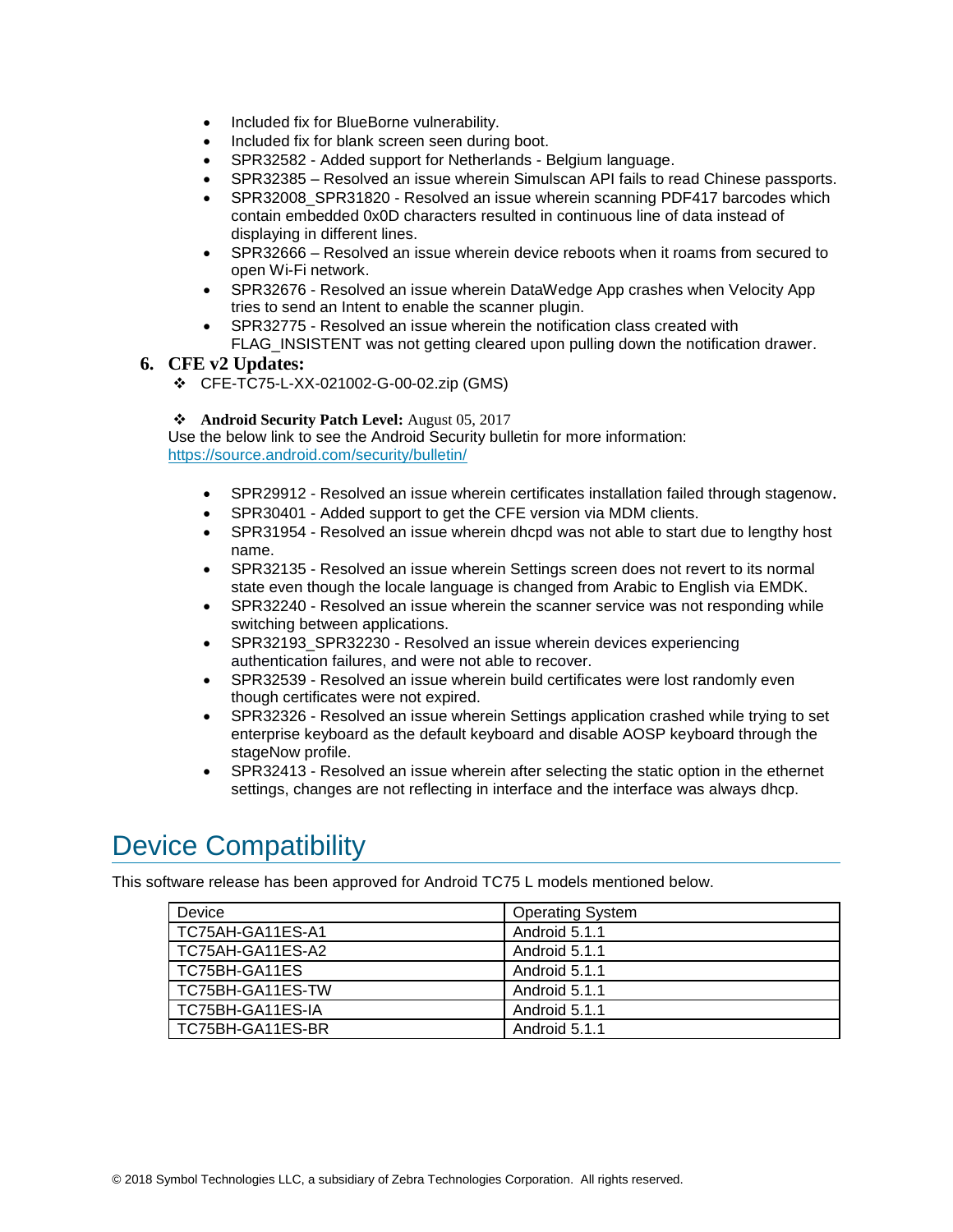## <span id="page-3-0"></span>Component Contents

| Component / Description          | Version                |
|----------------------------------|------------------------|
| <b>Product Base Build Number</b> | 02-10-02-LG-00-A       |
| <b>Zebra Patch Version</b>       |                        |
| <b>Android Version</b>           | 5.1.1                  |
| Wi-Fi                            | FUSION QA 2.00.0.0.016 |

### <span id="page-3-1"></span>Installation Requirements

- <span id="page-3-2"></span>The Software update requires SKU hardware device.
- Enterprise Reset and Factory Reset package files are available on the TC75 Software Download section on Zebra.com

### Installation Instructions

BEFORE UPDATING THE OS IMAGE, EXTERNAL POWER MUST BE APPLIED TO THE TERMINAL VIA USB CHARGING CABLE OR CRADLE.

PLEASE ENSURE BATTERY LEVEL IS > 30%

### CFE software update procedure for TC75 GMS:

- 1. Connect the USB cable from your PC to the device and enable USB mass storage mode on the device.
- 2. On your PC you should see an internal and external USB mass storage drive (SD card) appears in the File Explore and copy "**CFE-TC75-L-XX-021002-G-00-07.zip**" file to any storage.
- 3. Press and hold on the device Power button, click on power off and wait until the screen is turned OFF.
- 4. Press and hold power, Vol+ button and PTT button.
- 5. Keep holding all three buttons until the device vibrates.
- 6. Device should enter recovery mode.
- 7. if applying update via Sideload Method
	- a. Use the Volume + and to highlight, "Apply update from ADB" and press the PTT Key to select it
	- b. With your Command Prompt open in the Host machine, type "adb sideload" command and add a space and then drag and drop the CFE on to it and click enter.
	- c. Your PC screen will show files being installed and a little blue horizontal progress bar on your device will show status... and after about  $6<sub>\sim</sub>$  minutes it should be done and you should be back at the Android Recovery screen.
	- d. *"Reboot system now"* is highlighted. Press the PTT Key to Reboot.